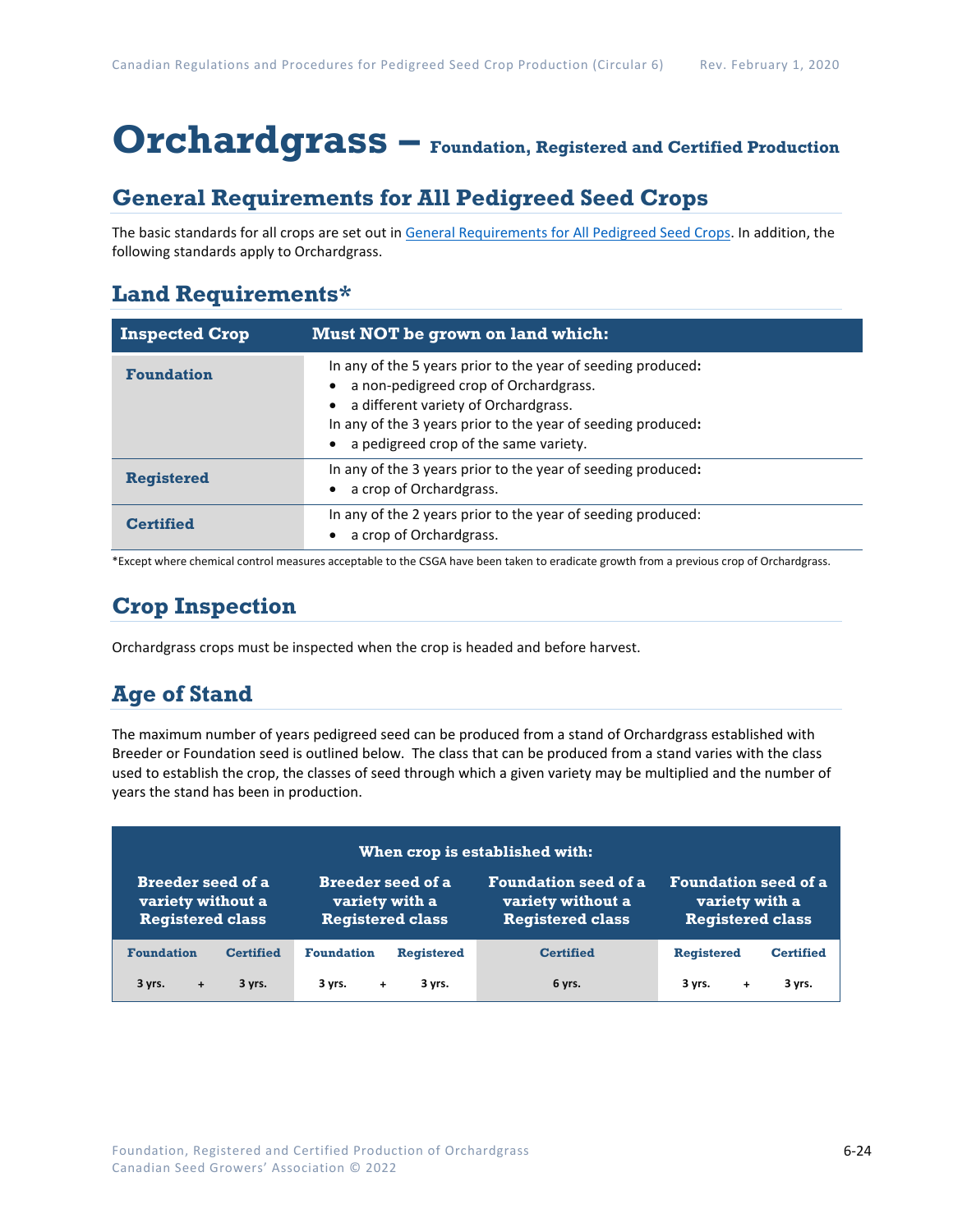### **Crop Standards**

### **Isolation**

The isolation must be reasonably free from plants that may cross pollinate with the inspected crop. The risk to varietal purity posed by plants that may cross pollinate varies depending on area, density, stage of maturity and distance from the inspected crop. These factors will be taken into consideration in determining the pedigreed status of the inspected crop. Not more than 3 plants per square meter, on average, of plants that may cross pollinate with the inspected crop should be in the required isolation adjacent to an inspected crop.

Minimum Isolation Distances Required from an Inspected Crop to Other Crops:

#### 1. Varietal Purity **Distance**

 $\mathcal{L}$ 

- a. Inspected pedigreed Orchardgrass of same variety and class 1 meter (3 feet)
- b. Inspected pedigreed Orchardgrass of same variety, different class 3 meters (10 feet)
- c. Planted with Certified seed of the same variety 3 meters (10 feet)\*
	-

d. Different varieties of Orchardgrass or non-pedigreed Orchardgrass Table below

\* For Certified crop status only, provided the pedigree of the Certified seed used can be established.

|                                  | <b>Minimum Isolation Distance</b> |                |                  |
|----------------------------------|-----------------------------------|----------------|------------------|
| Area of<br><b>Inspected Crop</b> | <b>Foundation</b>                 | Registered     | <b>Certified</b> |
| 5 acres or less                  | 400 m (1312 ft)                   | 300 m (984 ft) | 150 m (492 ft)   |
| More than 5 acres                | 300 m (984 ft)                    | 100 m (328 ft) | 50 m (164 ft)    |

#### 2. Mechanical Purity **Distance** Distance

a. Bentgrasses, Bluegrasses, Redtop 3 meters (10 feet)

### Border Removal in Lieu of Isolation:

For seed crops in excess of 5 acres, removal of a border from the inspected crop in lieu of the required isolation to a different variety or non-pedigreed Orchardgrass is permitted as outlined in the table below. The border must be allowed to shed pollen before being discarded.

|                       |                                                               | <b>Border Removal in Lieu of Isolation Distances</b>               |  |  |
|-----------------------|---------------------------------------------------------------|--------------------------------------------------------------------|--|--|
| <b>Inspected Crop</b> | <b>Actual isolation distance</b><br>from contaminating source | Distance to be removed from<br>the inspected seed crop             |  |  |
| <b>Foundation</b>     | 300 m (984 ft) +                                              | $0 \text{ m}$ (0 ft)                                               |  |  |
|                       | 200 - 299 m (656 - 983 ft)                                    | 3 m (10 ft)                                                        |  |  |
|                       | 150 - 199 m (492 - 655 ft)                                    | 5 m $(16 ft)$                                                      |  |  |
|                       | less than 150 m (492 ft)                                      | 5 m (16 ft) + 150 m (492 ft) minus                                 |  |  |
|                       |                                                               | the actual isolation distance                                      |  |  |
| <b>Registered</b>     | 100 m $(328 ft) +$                                            | $0 \text{ m}$ (0 ft)                                               |  |  |
|                       | 75 - 99 m (246 - 327 ft)                                      | 3 m (10 ft)                                                        |  |  |
|                       | 50 - 74 m (164 - 245 ft)                                      | 5 m $(16 ft)$                                                      |  |  |
|                       | less than 50 m $(164 ft)$                                     | 5 m (16 ft) + 50 m (164 ft) minus<br>the actual isolation distance |  |  |